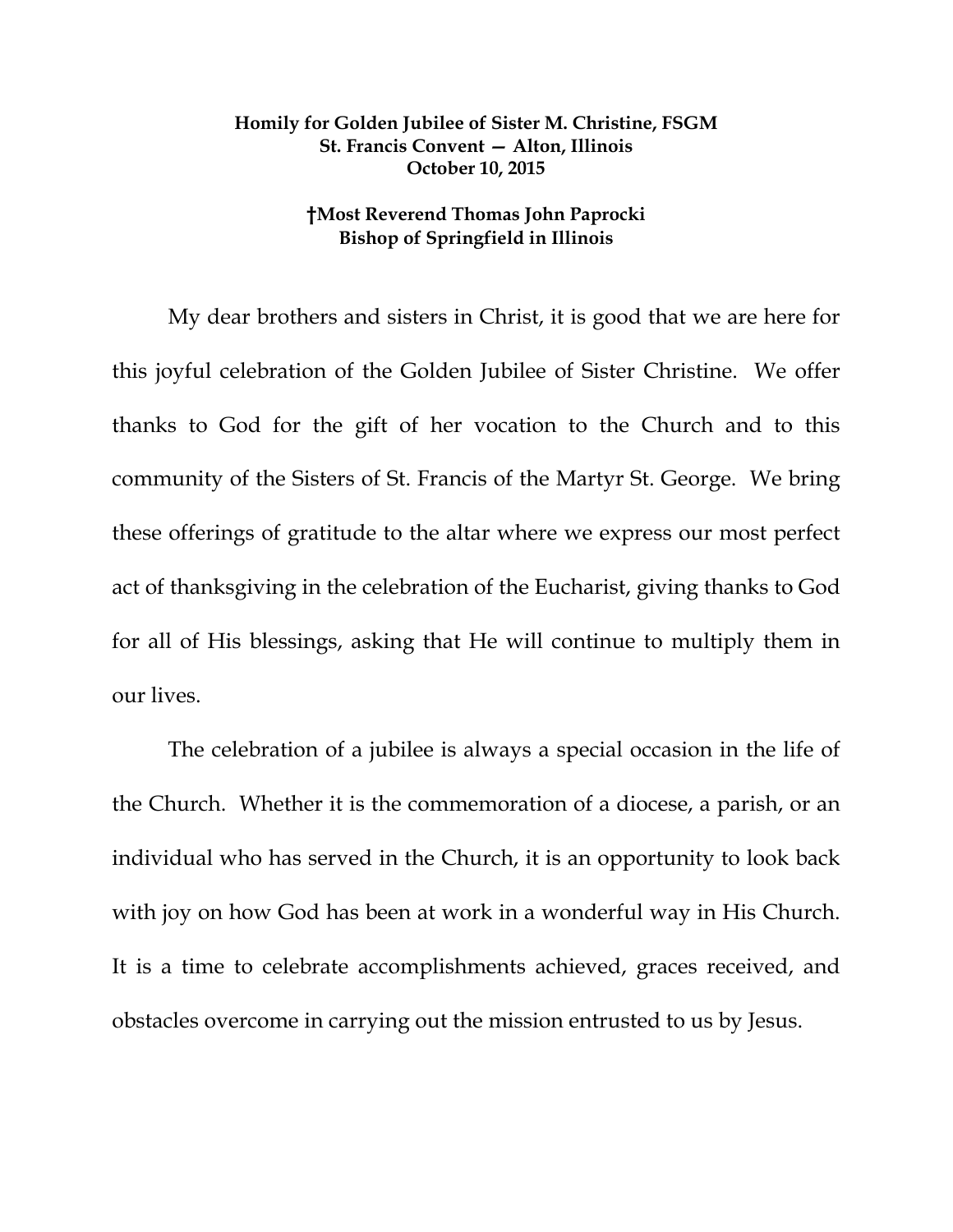In his recent visit to the United States, the Holy Father spoke on several occasions about the history of the Catholic faith here in our country. More than once he mentioned the important role that consecrated religious have played in that development, with a special expression of gratitude for the special role that women religious have had in our country. In fact, in his in-flight press conference on his return to Rome, he commented on women religious by saying the following:

The Sisters in the United States have done wonders in the areas of education and health care. People in the United States love the Sisters. ... They are good women, very good women.<sup>1</sup>

Please know, therefore, dear sisters, just how much the Holy Father and the Church here in the United States loves you and how we are indeed grateful for all that you have done and will continue to do for the love of God and love of neighbor.

 Regarding this looking back on the past with gratitude, as we do in a particular way with you today, Sister Christine, the Holy Father offered a helpful reflection that I think is very fitting for our celebration this morning. In his homily to priests and religious gathered at St. Patrick Cathedral in New York, he said the following:

2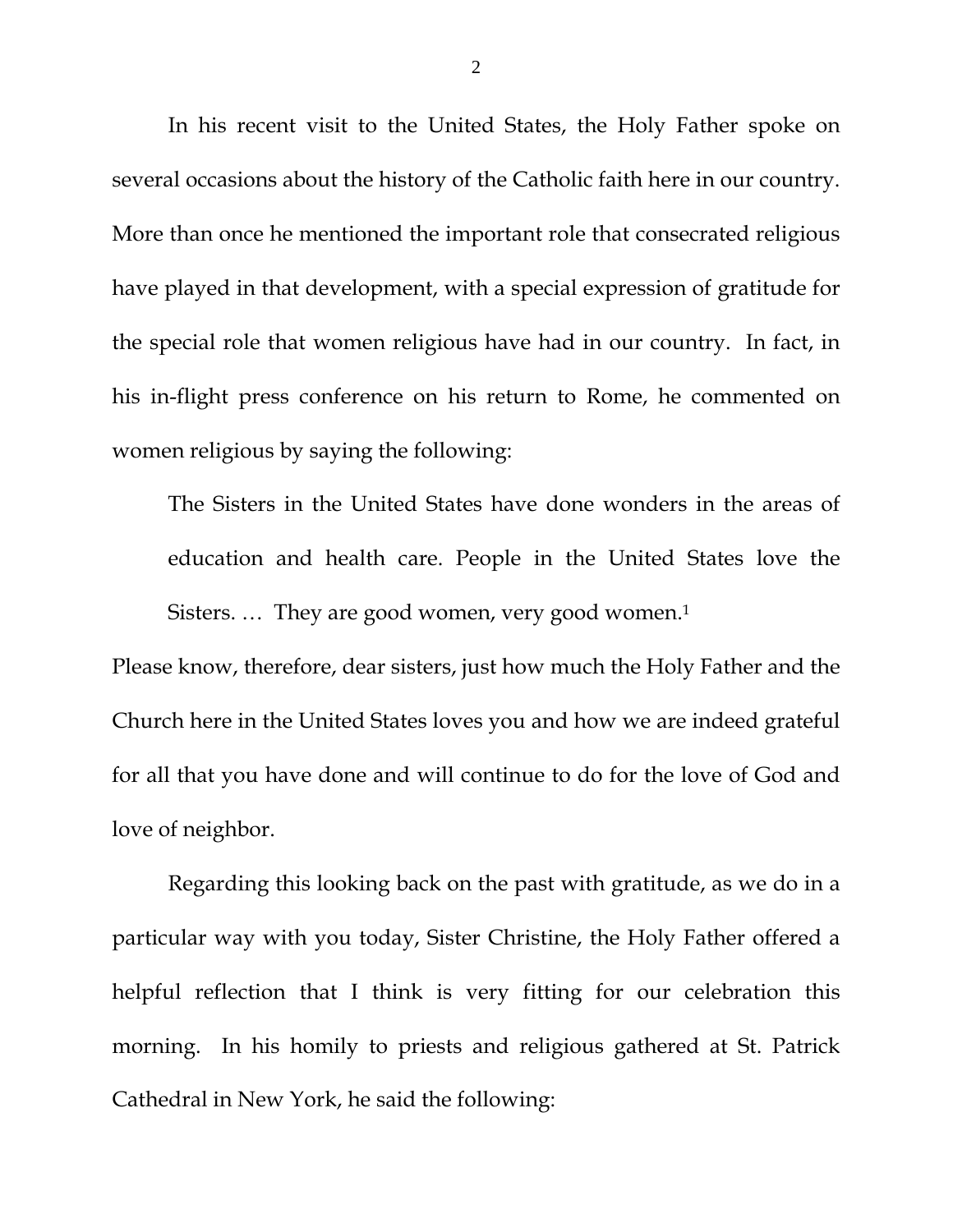Truly, we have received much, so many graces, so many blessings, and we rejoice in this. It will do us good to think back on our lives with the grace of remembrance. Remembrance of when we were first called, remembrance of the road travelled, remembrance of graces received … and, above all, remembrance of our encounter with Jesus Christ so often along the way.2

 I have no doubt that your heart, Sister, is filled with this grace of remembrance as you reflect on the many ways in which the Lord has worked in you and through you in so many powerful ways. I would also guess that you have the memory of various trials and difficulties that you have encountered in more than half a century of religious life. At the time, it may not seem as though those moments were occasions for joy. But with the passage of years and the larger perspective, you can see how even those moments have been a part of the beautiful tapestry of God's loving Providence unfolding throughout your religious life, thus prompting you to be grateful for every moment of the past fifty years.

 As joyful as it can be for us to look to the past with gratitude, our celebration today also invites us to look in another direction. We are invited to look to the future as well, for you have yet to reach the end of the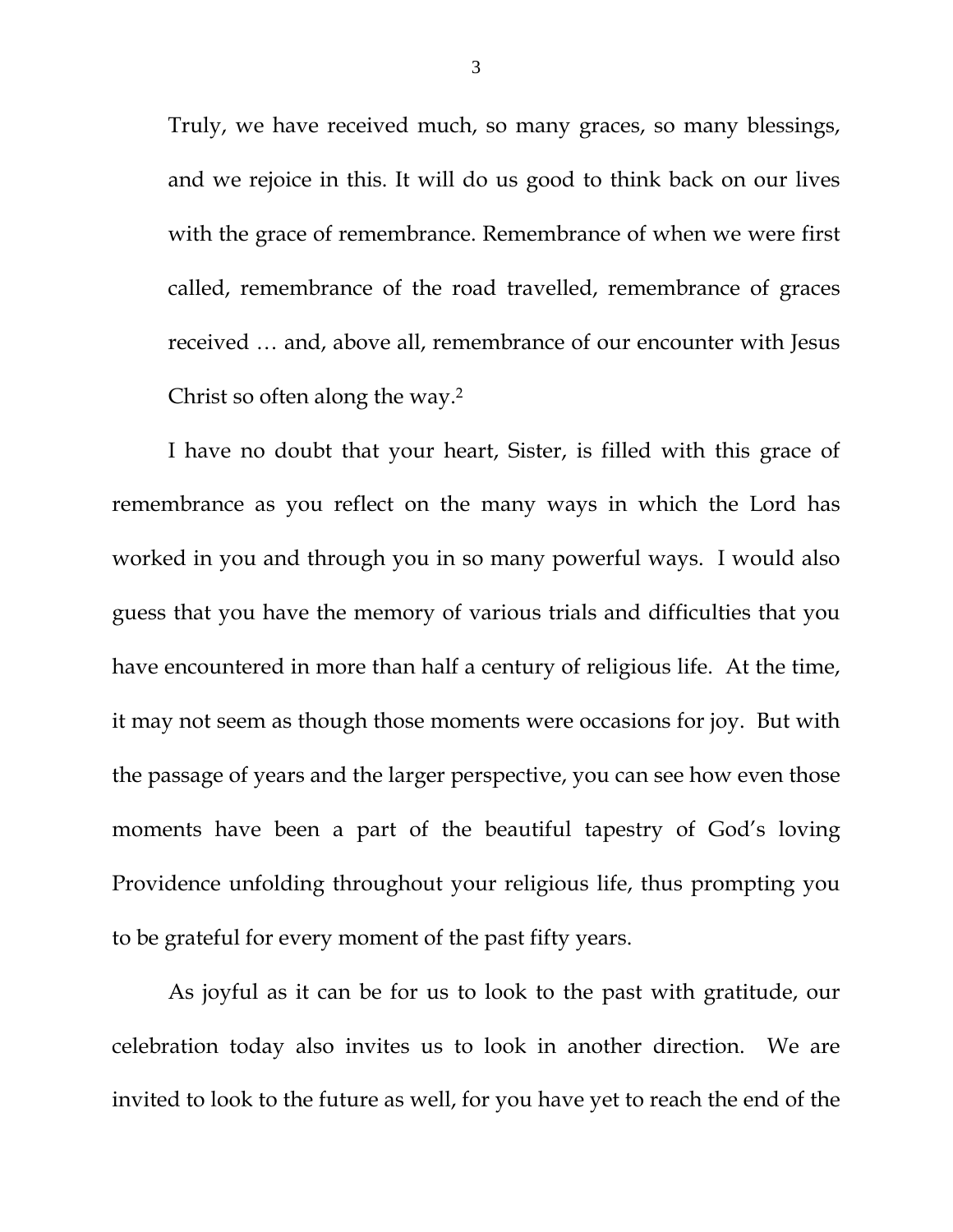road on which you embarked more than fifty years ago. There are still steps to be taken on that journey.

 The Holy Father reflected on this after speaking about the need for developing the grace of remembrance. That grace, in a sense, is not meant to be a passive experience, but rather a motivating factor to move forward with greater dedication and love. He said the following:

a grateful heart is spontaneously impelled to serve the Lord and to find expression in a life of commitment to our work. Once we come to realize how much God has given us, a life of self-sacrifice, of working for him and for others, becomes a privileged way of responding to his great love.3

While fifty years of service is indeed a long time, and while the secular world might suggest that you have earned the right to 'retire,' we know that such a concept is foreign to the one who has given her life to Christ and His Church as you have. Consecrated Religious cannot help but continue to live that life of self-sacrifice and work until their very last moment.

 This is the predominant theme that we find highlighted throughout our liturgy this morning. In our second reading from the Letter of St. Paul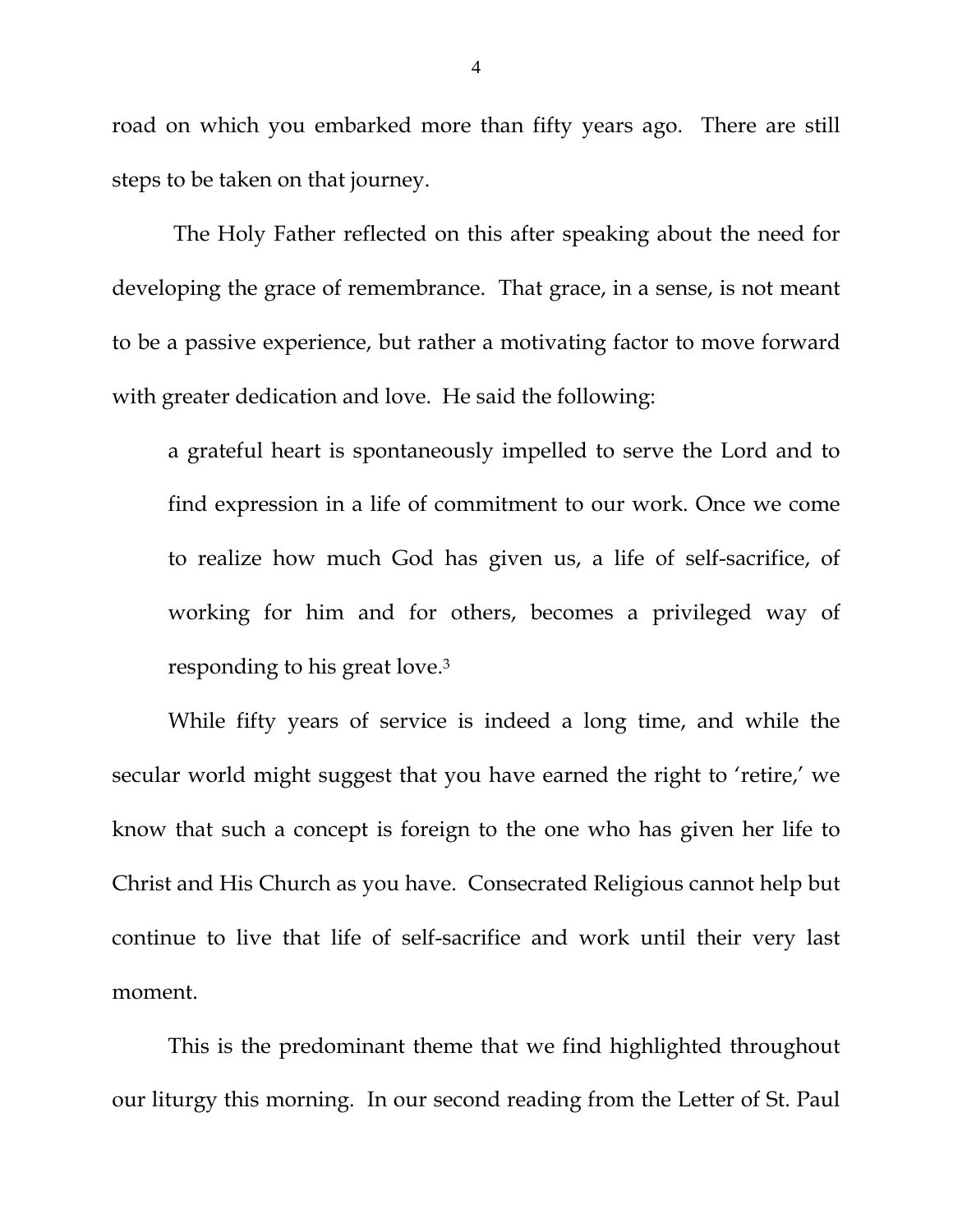to the Philippians, we hear St. Paul write about how, even after all of the work that he has done for Christ and the Church, he fixes his gaze on the future as he says: "Just one thing: forgetting what lies behind but straining forward to what lies ahead, I continue my pursuit toward the goal, the prize of God's upward calling, in Christ Jesus" (Philippians 3:13-14).

 He realizes that the one thing that is of greatest importance is the one goal for which we have all been created: eternal life in Heaven with God. In just a few moments, Sister Christine, you will renew your profession, introducing that renewal by thanking God for the many years the Lord has guided and protected you with His love, then expressing your wish to serve Him until death with more fervent love. There is no talk of easing into a life of comfort and relaxation, but rather, the pressing forward with everything that you have, with greater fervor and greater love than ever before.

 In some sense, the desire to serve Him more fervently increases as the years go by, for we know that our time on this earth is limited, and even what we have given up to this point is so little in comparison to what He has given to us in His love and mercy. This was the mind of St. Francis, whose feast day you celebrated this past Sunday. At the end of his life,

5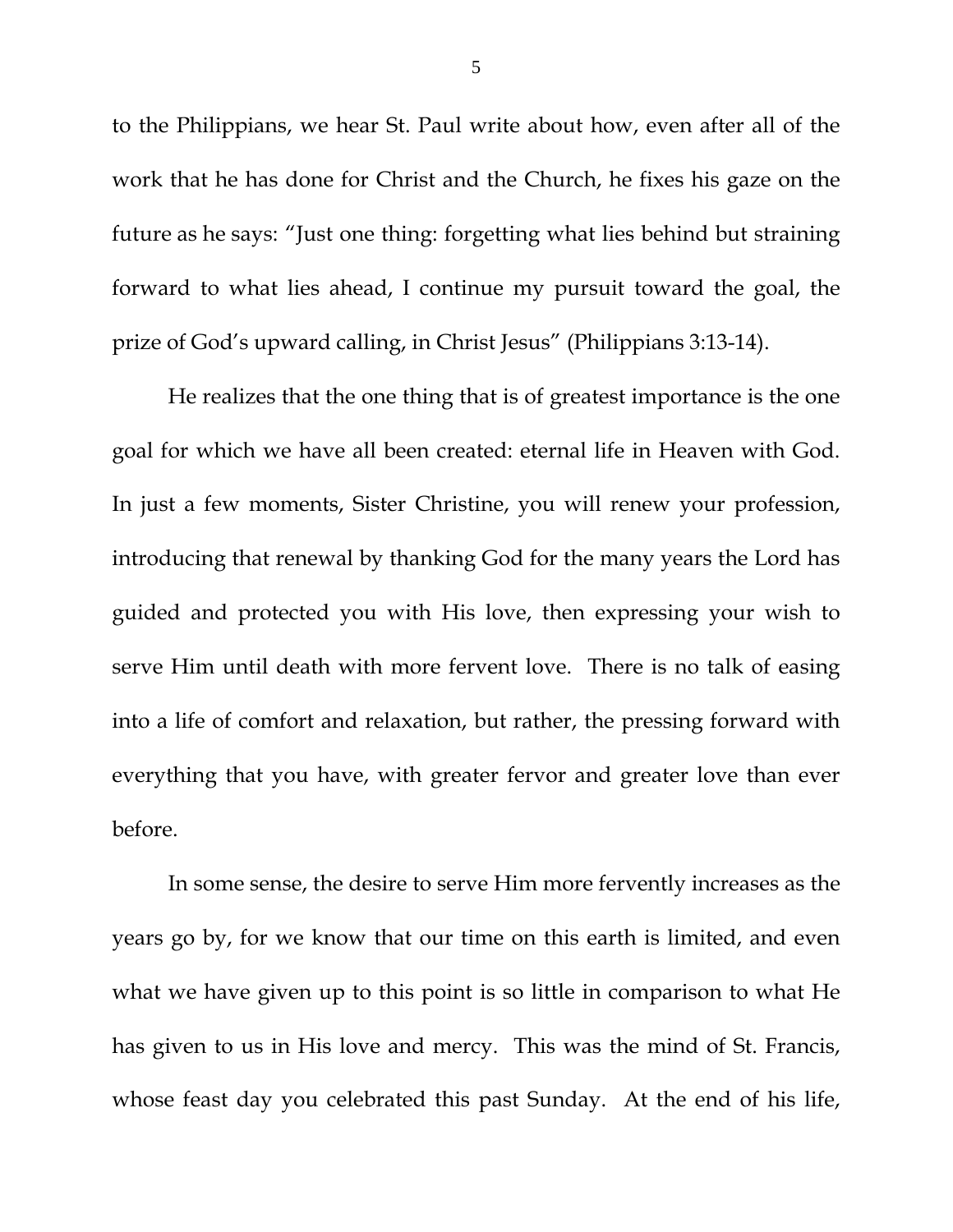after many years of dedicated service to the Church, he still saw that there were many opportunities that he had for returning His love to Christ.

St. Bonaventure, in his biography of this holy saint, records the following words of advice that he offered to his brothers at the twilight of his life. He said: "Let us begin, at last, my brethren, to serve the Lord our God, for hitherto we have done but little."4

 Such words, coming from one who, according to our estimation, did so much service for the Lord and His Church, could only be the fruit of one totally captivated by the love of God. As we hear in the Gospel, Jesus invites us to "remain" in His love (John 15:9). The more we remain in that love, the more we will desire to give everything to Him, holding absolutely nothing back so that when we do reach that final moment, there will be nothing which still clings to us that would prevent us from entering into the loving embrace of the Father in Heaven freely and joyfully.

 As we continue our celebration of this Mass, we give thanks to God for the many blessings that you, Sister Christine, have received, and for the blessing that you have been for the Church and this community. But, we also offer our heartfelt prayers for you, that you will continue to remain in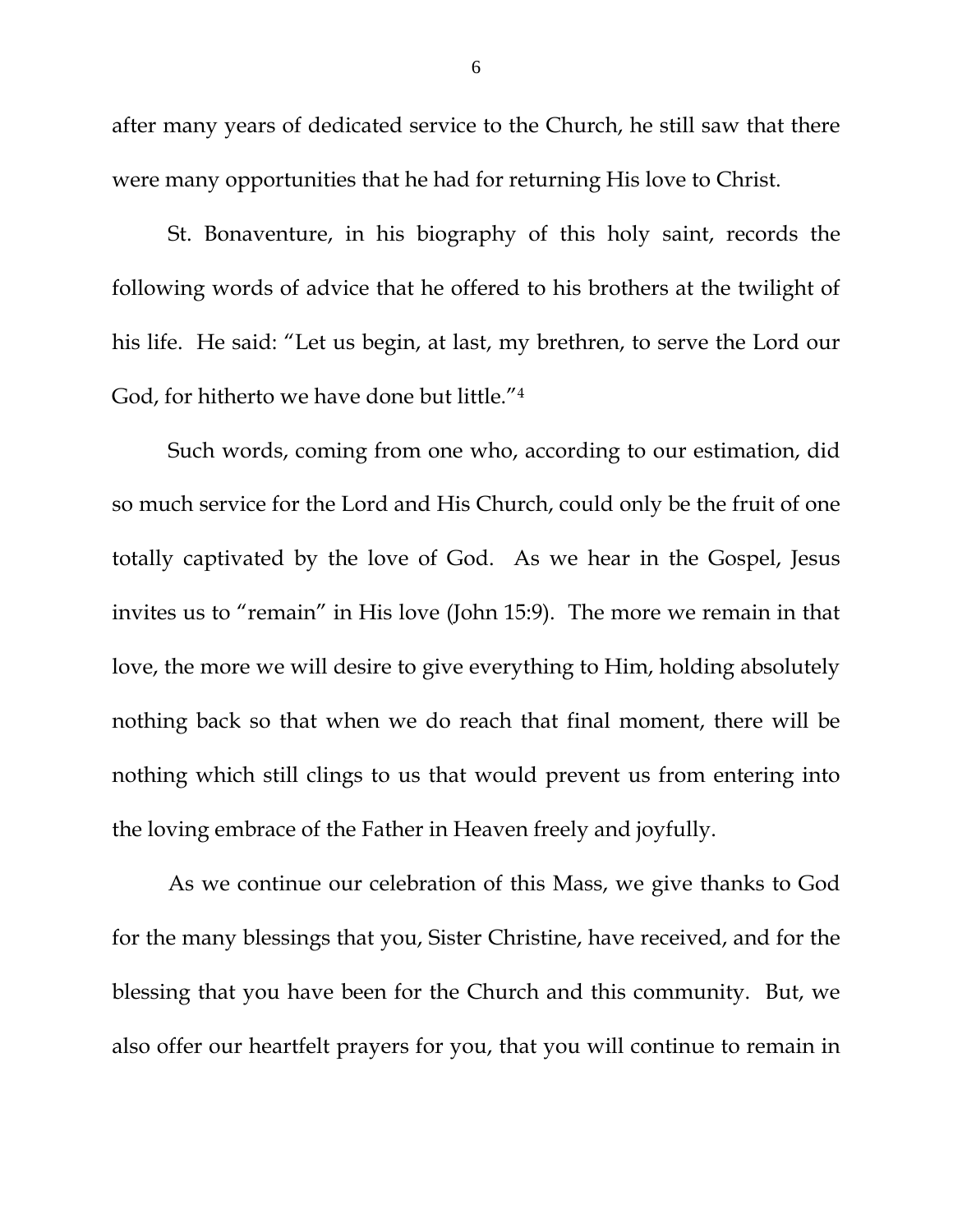the love of Christ and to press on with greater fervor toward the goal that still awaits you at the end of your journey.

 I would like to conclude by offering one final reflection from our Holy Father's visit to the United States. It comes from the homily for the Mass of Canonization of St. Junípero Serra, also of the Franciscan family. His words are so fitting for you, Sister, on this special day. But they are also good for all of us in our journey toward the final destination of Heaven. The pope said the following:

Father Serra had a motto which inspired his life and work, not just a saying, but above all a reality which shaped the way he lived: *siempre adelante*! Keep moving forward! For him, this was the way to continue experiencing the joy of the Gospel, to keep his heart from growing numb, from being anesthetized. He kept moving forward, because the Lord was waiting. He kept going, because his brothers and sisters were waiting. He kept going forward to the end of his life. Today, like him, may we be able to say: Forward! Let's keep moving forward!5

May God give us this grace. Amen.